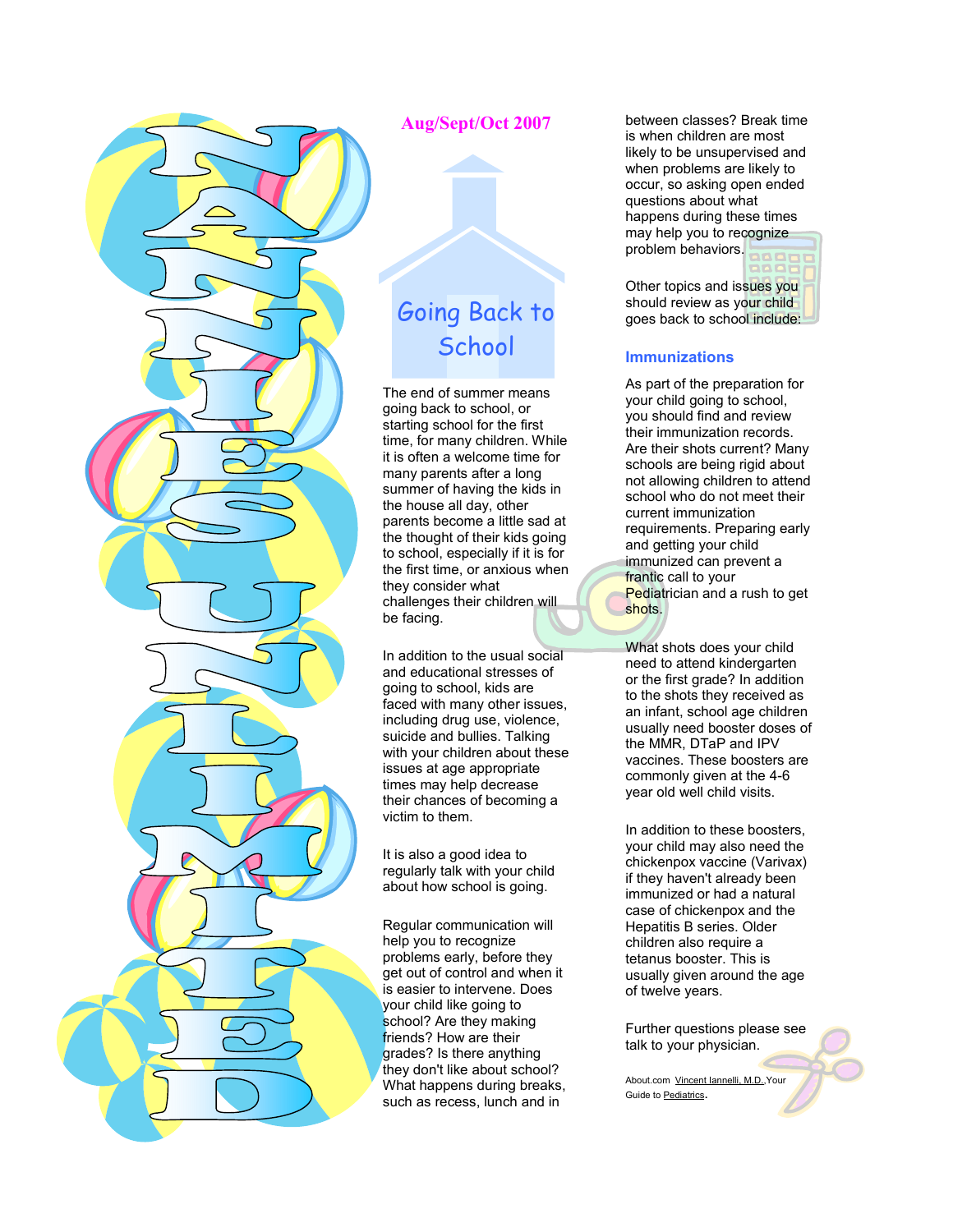# 15 Ways to Soothe a Fussy Baby

Get moving! Many babies respond positively to motion. Try rocking, walking or slow dancing with baby.

Place your baby in a wearable sling or carrier, and go about your business. Baby may find your proximity calming. And because your arms are free for other activities, it may help you maintain your own composure.

Play soft, calming music. Dim the lights, lower your voice, and put on a collection of lullabies or classical music. Nature sounds work well, too. It will calm both of you.

Get good vibrations! Many parents swear by vibrating baby rockers and carriers.

Try a change of scene. Tour the backyard, take a walk or a jog, or take a ride in the car.

Change baby's position. Some parents suggest lying baby face down across your lap, with a warm towel placed underneath.

Give baby a gentle massage. Babies crave human touch; some find massages truly relaxing.

Give baby a warm bath.

Try distracting your infant with a mirror or a drawing of a human face.

Allow baby comfort sucking. Offer baby a pacifier, your finger or her fist.

Try swaddling. Some babies love to be swaddled because it reminds them of the womb.

Run your appliances. White noise really works! A number of parents report that vacuum cleaners, dryers and dishwashers soothe their cranky infants.

Put your clothes dryer to work. Buckle your baby securely in his baby seat and place it on top of your operating clothes dryer, holding firmly onto the seat. (NEVER let go of the seat or leave baby unattended.)

Lie your infant down under a slowly circulating ceiling fan. The combined motion and sound may calm her.

If nothing works, lay baby in her crib for a while. Sometimes, all your "soothing" may actually only stimulate her further. You can go in every few minutes, offer reassurance and check on your infant. Taking a mini-break can be good for both of you.

Remember, it is important to take care of yourself as well during these first months. If possible, alternate shifts with your spouse or partner. If a relative or friend is willing to lend a pair of loving arms, seize the offer. Take a bath, go for a walk, have a soothing cup of tea. While it's not proven, some experts hypothesize that babies may pick up on their parents' anxiety, which only makes things worse. It's not just okay to take a break...it's a necessity.

In closing: take heart! Most babies outgrow their fussy periods at about three months. And according to one study, babies who were considered difficult as infants developed into the most delightful toddlers!

www.onestepahead.com

## Dance with Your Baby!

Why Not? A baby learns from movement they experience as they are being lifted, held, carried and cared for as well as the movements from their own body.

An infant's nervous system is not yet completely developed and they startle easily. A loud noise, a sudden movement or loss of support can be frightening to them. However, gentle rhythmic motion is soothing. This is why babies respond to being rocked or walked when they are uncomfortable or wakeful.

But dancing? Yes, dancing! Remember babies learn from being moved as well as from moving. A very young baby cannot yet learn from rapid or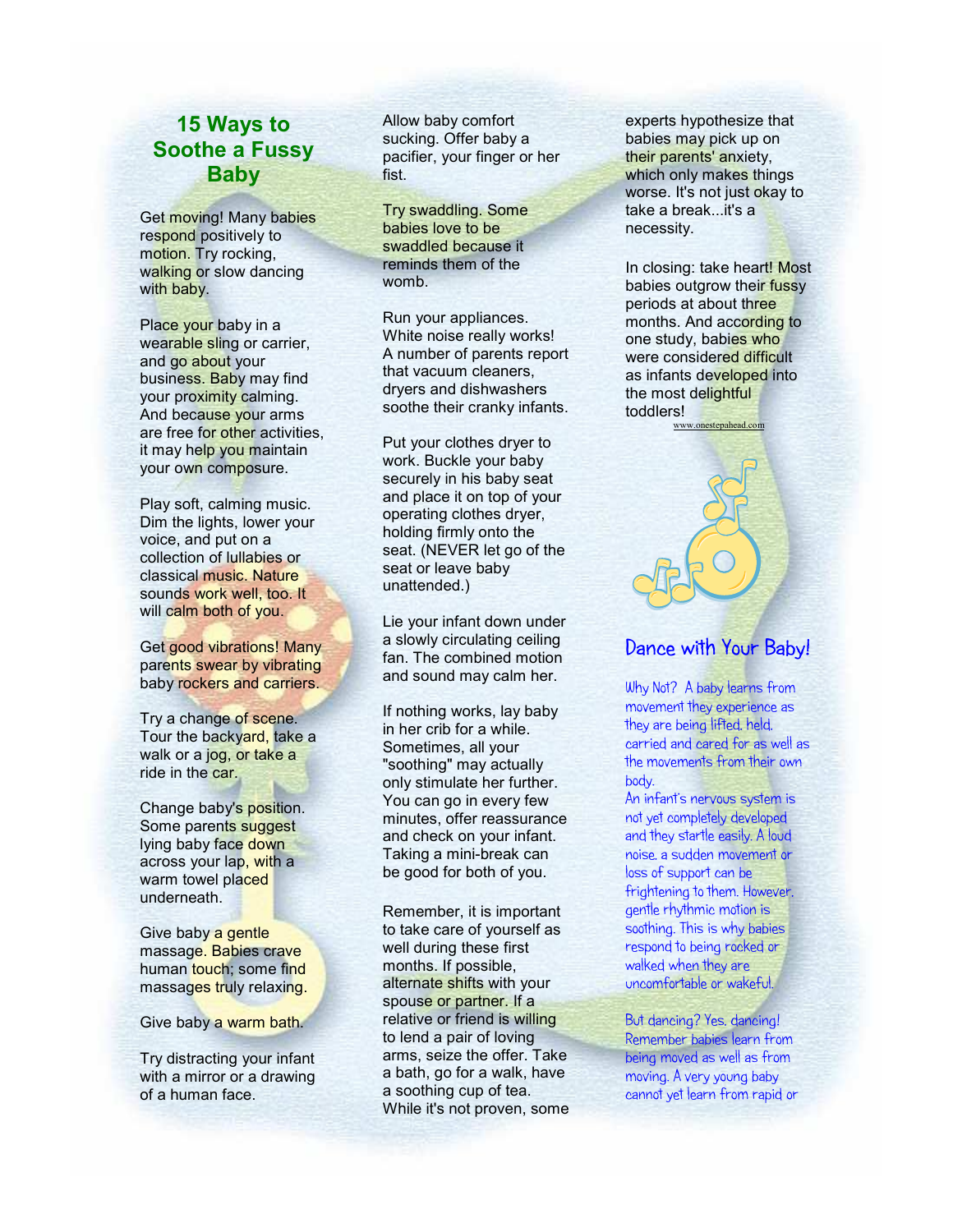jerky movements but she/he can learn from smoothe, rhythmic changes of position.

So if you enjoy moving to the music, your baby will enjoy it too. Find some music that is soft and rhythmic. Hold your baby gently but firmly so that she/he feels secured. Then sway from side to side, move forward and backward, turn and twist in time to the music.

Your movements will stimulate the sense organs deep within the baby's ears. The sensations they experiences will help them develop the position sense and balance they will need when they try to sit, stand, and walk later on. If you hum along with the music, your baby will get additional stimulation from the vibration of your chest.

If you enjoy moving to music, your pleasure will communicate itself to your baby as you hold them. Sweet music and gentle movements while holding your baby securely are the ingredience for some happy moments for you and your baby.

Where do you think they got the term, "Swing Baby Swing!"

(So mot the information containined in this article was taken from "growing together" heartland area education agency II volume 15 no. 5")



We all know what it's  $\bigcirc$  like to get that phone call in the middle of the night. This night was no different. Jerking up to the ringing summons, I focused on the red, illuminated

numbers of my clock. It was midnight and panicky thoughts filled my sleep-dazed mind as I grabbed the receiver. 'Hello?' My heart pounded, I gripped the phone tighter and eyed my husband, who was now turning to face my side of the bed. 'Mum?' The voice answered. I could hardly hear the whisper over the static. But my thoughts immediately went to my daughter. When the desperate sound of a young crying voice became clear on the line, I grabbed for my husband and squeezed his wrist. 'Mum, I know it's late. But don't ... don't say anything until I finish. And before you ask, yes I've been drinking. I nearly ran off the road a few miles back and...' I drew in a sharp, shallow breath, released my husband and pressed my hand against my forehead. Sleep still fogged my mind, and I attempted to fight back the panic. Something wasn't right. '... and I got so scared. All I could think of was how it would hurt you if a policeman came to your door and said I'd been killed. I want to come home. I know running away was wrong. I know you've been worried sick. I should have called you days ago but I was afraid, afraid ...'

Sobs of deep-felt emotion flowed from the receiver and poured into my heart. Immediately I pictured my daughter's face in my mind, and my fogged senses seemed to clear, 'I think .... ' 'No! Please let me finish! Please!' She pleaded, not so much in anger, but in desperation. I paused and tried to think what to say. Before I could go on, she continued. 'I'm pregnant, Mum. I know I shouldn't be drinking now ... especially now, but I'm scared, Mum. So scared!' The voice broke again, and I bit into my lip, feeling my own eyes fill with moisture. I looked up at my husband, who sat silently mouthing, 'Who is it?' I shook my head and when I didn't answer, he jumped up and left the room, returning seconds later with a portable phone held to his ear. She must have heard the click in the line because she asked, 'Are you still there? Please don't hang up on me! I need you. I feel so alone.' I clutched the phone and stared at my husband, seeking guidance. 'I'm here, I wouldn't hang up,' I said. 'I should have told you, mum. I know I should have told you. But, when we talk, you just keep telling me what I should do. You read all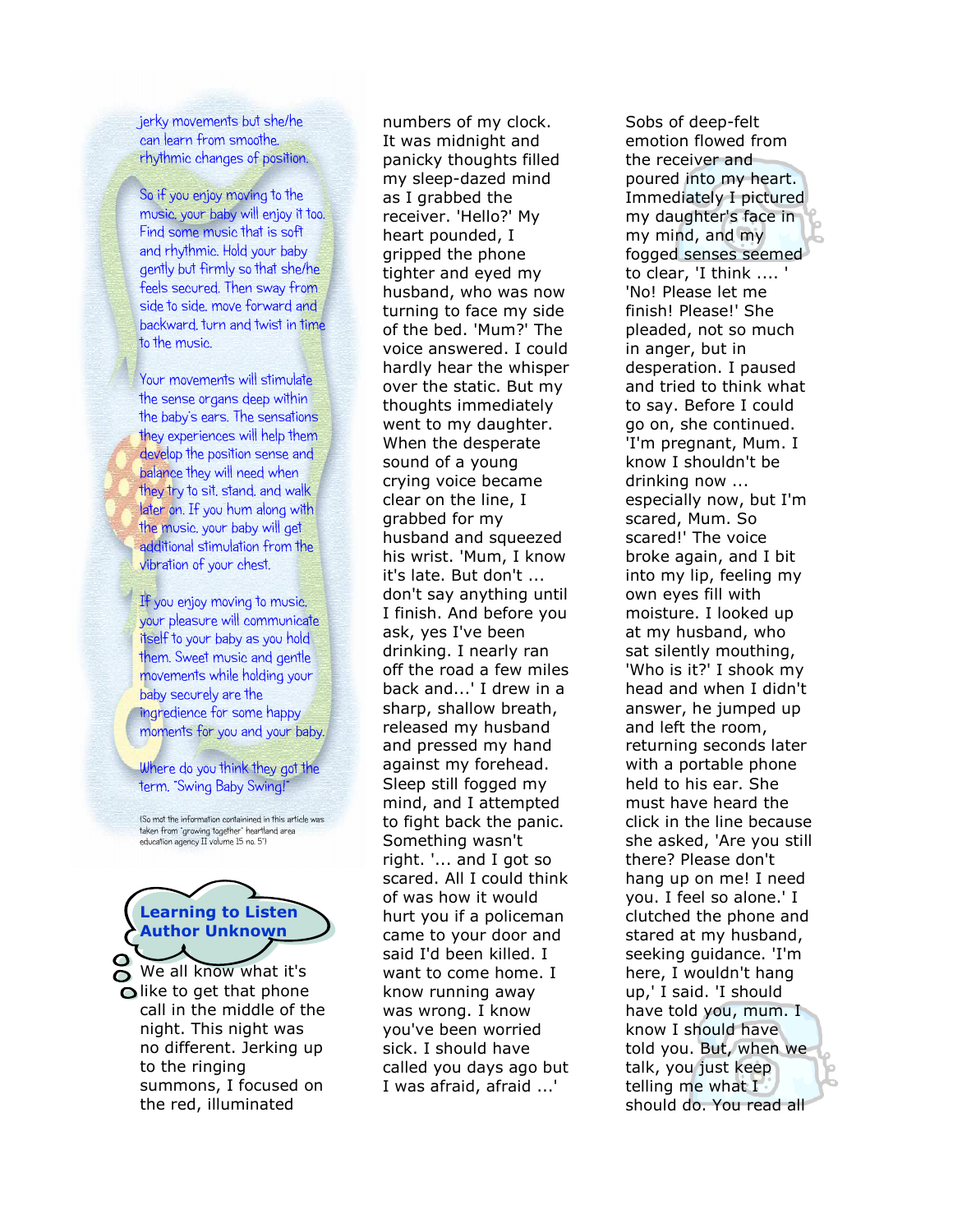those pamphlets on how to talk about sex and all, but all you do is talk. You don't listen to me. You never let me tell you how I feel. It is as if my feelings aren't important. Because you're my mother you think you have all the answers. But sometimes I don't need answers. I just want someone to listen.' I swallowed the lump in my throat and stared at the how-totalk-to-your-kids pamphlets scattered on my nightstand. 'I'm listening,' I whispered. 'You know, back there on the road after I got the car under control, I started thinking about the baby and taking care of it. Then I saw this phone booth and it was as if I could hear you preaching to me about how people shouldn't drink and drive. So I called a taxi. I want to come home.' 'That's good honey,' I said, relief filling my chest. My husband came closer, sat down beside me and laced his fingers through mine. 'But you know, I think I can drive now.' 'No!' I snapped. My muscles stiffened and I tightened the clasp on my husband's hand. 'Please, wait for the taxi. Don't hang up on me until the taxi gets there.' 'I just want to come home, Mum.' 'I know. But do this for

your Mum. Wait for the taxi, please.' I listened to the silence in fear. When I didn't hear her answer, I bit into my lip and closed my eyes. Somehow I had to stop her from driving. 'There's the taxi now.' Only when I heard someone in the background asking about a Yellow Cab did I feel my tension easing.'I'm coming home, Mum.' There was a click, and the phone went silent. Moving from the bed, tears forming in my eyes, I walked out into the hall and went to stand in my 16-yearold daughter's room. My husband came from behind, wrapped his arms around me and rested his chin on the top of my head. I wiped the tears from my cheeks. 'We have to learn to listen,' I said to him. He studied me for a second, and then asked, 'Do you think she'll ever know she dialed the wrong number?' I looked at our sleeping daughter, then back at him. 'Maybe it wasn't such a wrong number.' 'Mum, Dad, what are you doing?' The muffled voice came from under the covers. I walked over to my daughter, who now sat up staring into the darkness. "We're practicing," I answered. "Practicing what?'" she mumbled and lay back on the

mattress, but her eyes already closed in slumber. "Listening," I whispered and brushed a hand over her cheek.



\* If you have recently had a change with your home/work phone number, address, jobs, or cell phone, please notify the office in writing of those changes so we maintain current information for the safety and security of your child. \* Children must be signed in and out by their parents/guardians and escorted to their room when arriving and leaving the Center. \*Infant and children who require the use of disposable diapers or pull-ups will have a personal supply brought from home during the first week of each moth. That supply will be marked for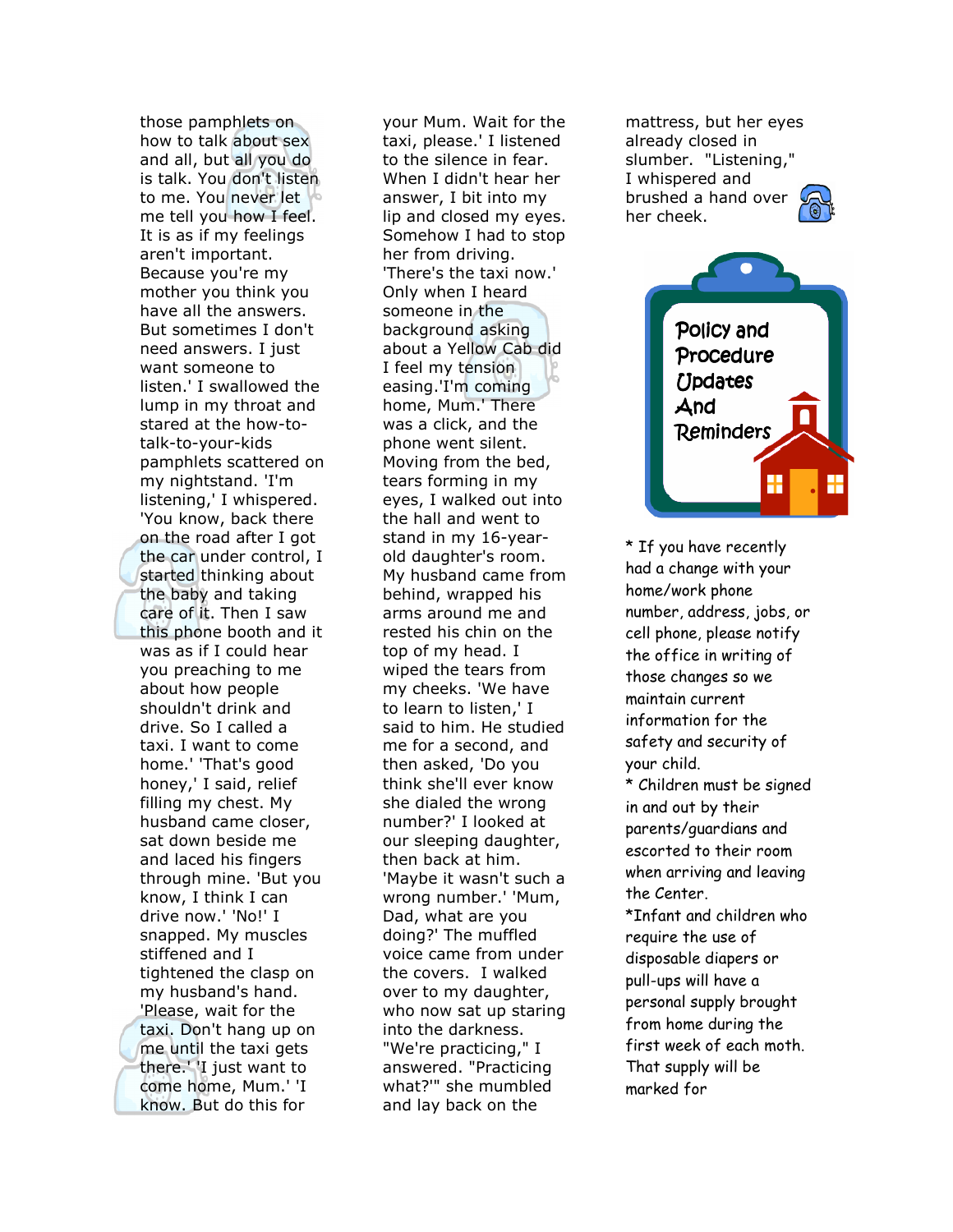identification. Parents will also need to bring one container of baby wipers with those diapers.

\* Please remember that when you see your child's blanket in their cubby, it is time to take it home and wash it. Please return it the following day so they may use it during naptime.

\* Pick up time for all programs will be by 5:30 p.m. If you are late you will be charged \$15.00 per child, for each additional 15 minutes. Payments must be made to the Center immediately in cash. Please DO NOT include this with your weekly child care fees.

\* The Center opens our doors at 6:00 a.m. If you should arrive prior to this time and our doors are unlocked, please stay with your child until 6:00 am. Our staff needs a few minutes to gather supplies to ready themselves for the day. \* If your child for any reason leaves the Center during the day are considered gone and WILL NOT return. So please remember this when making doctor appointments, etc… that it might be best to make them toward the end of the day.

\* To keep within the rules and regulations set forth by the Department of Human Services, we cannot allow parents or children into the kitchen area for health and safety reasons. Please ask a staff member to assist you if you need to get medication from the refrigerator.

\* Please remove all unnecessary items from your child's cubby at least weekly, preferable daily. The cubbies get so full your child has a difficult time placing their preschool items in them to show mom and dad.

\*Payment is expected every Monday for the week your children are attending. Late payments will be assessed after 5:30 p.m. Monday evening. When making payment, please place your check inside the payment box unless you are paying with cash. When parents place envelopes in the payment box it makes it difficult for others to get their payment into the box. Also, Vickie and I have an "in basket" outside our office door secured to the wall. If you have items you want us to have please place those items there and not in the payment box.



THE QUALITY OF OUR preschool program is paramount here at The Nannies. **PROFESSIONAL** oversight is provided to each child/class and maintained daily. We ensure each class has a well integrated program with a language playground **TO PROMOTE** PROFICIENCY IN THE children's language skills. We also **FACILITATE THE** development of the child's **CONCENTRATION ABILITIES TO HELP** acquire a self-image as that of an independent person. WE ENSURE THAT THE child gains the primary concepts of set, mapping, number, and order through **CONSTANT** manipulation of the MATERIAL. WE encourage and develop a gradual progression of skills by the perception of differences, perception and similarities, and the ability to use complex matching skills. The Nannies encourage the use of large motor skill, the ability to listen and TO FOLLOW instructions, developing patience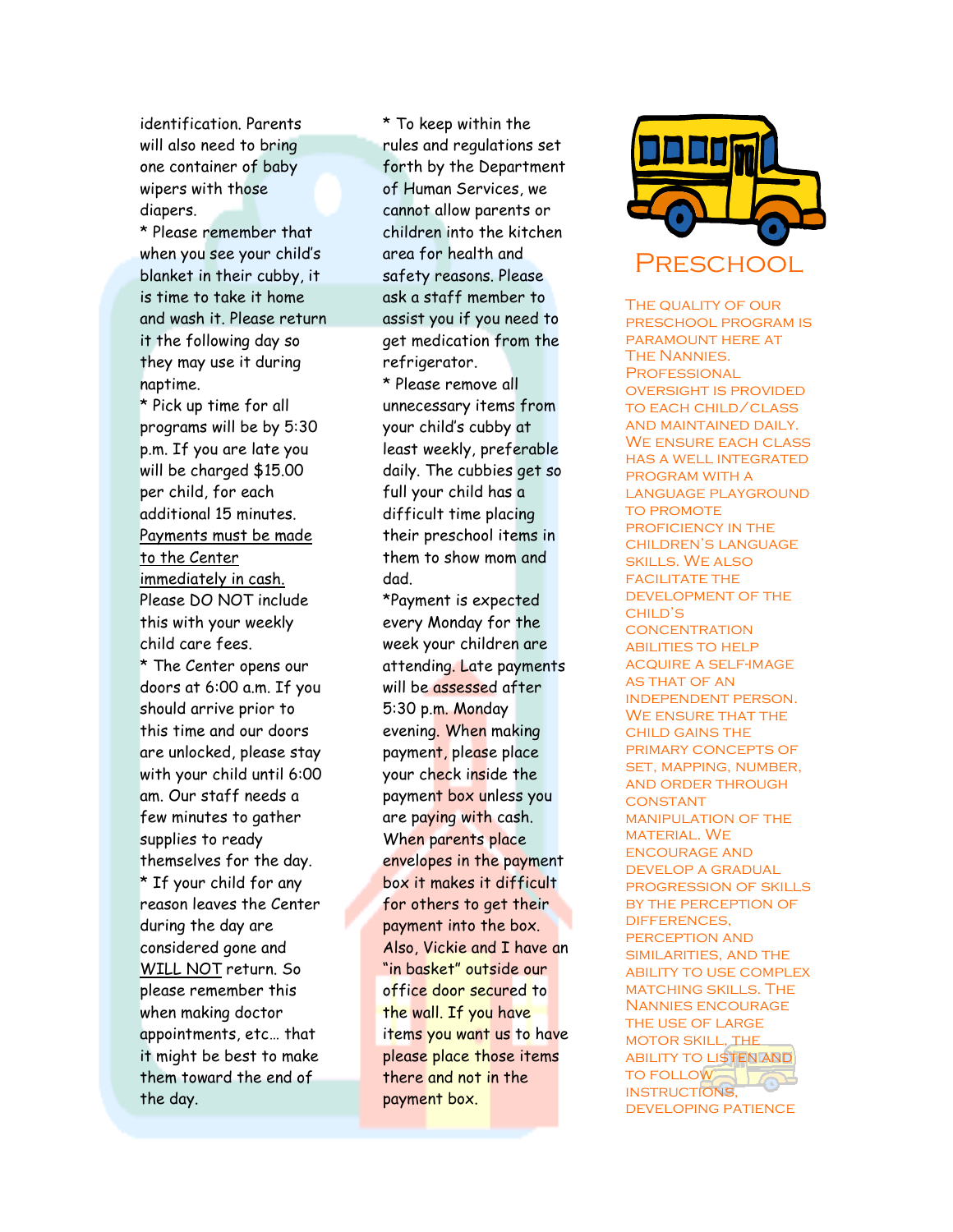and enjoy group participation and **GRACEFULLY ACCEPT THE** DEFEAT. Vickie and I assume the overall function of the Center, supervising staff, designing curriculum and assist in administering the programs. We ensure services are provided for the children WITHIN THE CENTER'S STATEMENT OF purposes and objectives. We also ensure your child's SAFETY AND protection. WE BELIEVE THE purpose of the nannies preschool is TO BE CREATIVE **COURAGEOUS** innovators in the delivery and PROMOTION OF QUALITY educational services in the moral, intellectual and physical development of children. PROVIDING ACTIVITIES that will render care, supervision and guidance and thereby benefit the child, the parent and the community.

It is our belief that each child is a special snowflake or fingerprint. You'll always find each one different and one of a kind.

Preschool begins Tuesday September 5, 2007 AND CONTINUES until the last week of may 2008.





We do a lot of communication through your child's cubby. Please make sure you are reading ALL correspondence including those taped to their cubby. If there are questions you have regarding any correspondence please feel free to check with Ms. Vickie or myself, we will be more than happy to help you in any way we can.



**Severe** Weather/Tornado **Safety** During inclimate weather we realize that your child's safety is of your up most concern. However,, the center requests that parents refrain from calling during a tornado warning. This will enable the staff to focus on the children's safety and security without distraction. If there is a concern we will notify you immediately.



Annual registration fees will be due the first week in August 2007. Please include \$35.00/child with your child's weekly tuition. Those parents who have enrolled their child within the past 6 months (February 2007) are exempt from this annual registration fee.



i

One of our goals here at the Nannies is to help parents decrease stress levels thereby allowing them an increase in quality time spent with their children. One of the ways we try to decrease stress and ensure that each student has the appropriate materials necessary to be organized and ready to learn, The Nannies will purchase all preschool supplies necessary for student in the Firefly and Ladybug rooms. The cost of this supply packet is \$15.00/preschool child. Please make your payment PRIOR to Friday August 17, 2007. You may include this payment with your weekly tuition.